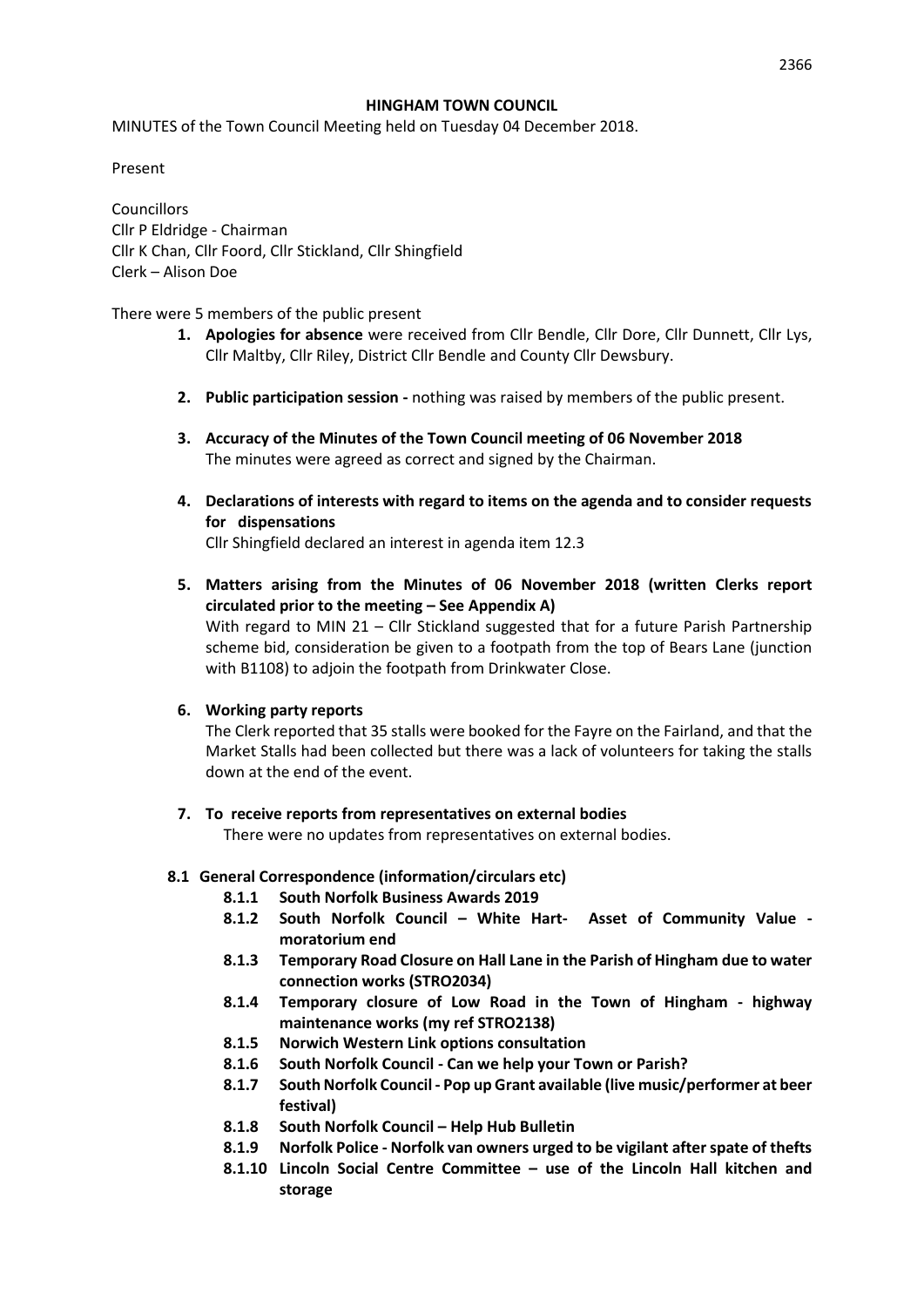- **8.1.11 Norfolk County Council – Highway Rangers visit to Hingham**
- **8.2 – Correspondence (not for public inspection) as addressed directly to Hingham Town Council**
	- **8.2.1 Surface water drainage at The Hops –** concerns were raised from a resident regarding surface water from the Hops and the impact this has on the land and drainage system south of the development – in particular in light of Abel Homes intention to submit a planning application for "phase 2" of the Norwich Road development on land adjacent to The Hops.
- **8.3 – To discuss any required responses/actions in relation to any item(s) of correspondence**  With reference to '8.2.1 Surface water drainage at The Hops' – the author of the letter was present at the meeting and was asked if they would permit the correspondence to be forwarded to the Flood Authority and to County Cllr Dewsbury - the resident agreed they were happy for their correspondence to be passed on.
- **9. District Councillor's report**  District Cllr Bendle was not present at the meeting. **10. County Councillor's report**

County Cllr Dewsbury was not present at the meeting.

# **11. Planning Decisions**

- 11.1 2018/2357 Willow Remove branches by 4m, two braches by 2- 3m overhanging neighbours garden. - 17 Market Place Hingham NR9 4AF - No objections
- 11.2 2018/2216 Existing dwelling to be demolished with new replacement dwelling including annexe accommodation. - Cedar Cottage Watton Road Hingham NR9 4NN - Approval with Conditions
- 11.3 2018/2213 & 2018/2214 Replacement of existing conservatory with bespoke garden room Well House 5 Market Place Hingham NR9 4AF - Approval with Conditions
- 11.4 2018/2228 & 2018/2229 Removal of lean-to and replace with garden/breakfast room 18 Bond Street Hingham Norfolk NR9 4HA - Approval with Conditions

# **12. Planning Applications (as notified by SNC for consultation)**

- **12.1 2018/2551 & 2018/2550 - 3 Dereham Road Hingham NR9 4HU Modification to existing conservatory and construction of a glazed link between existing building and new proposed office areas –** The Council agreed to recommend approval.
- **12.2 2018/2529 -15 Admirals Walk Hingham Norfolk NR9 4JL Single storey side extension, replacing attached garage**  The Council agreed to recommend approval.
- **12.3 2018/2530 -Land South Of Watton Road Hingham Norfolk Residential development of 6 dwellings**  The Council agreed that the application should be refused. The development would fall outside of the development boundary for Hingham (as defined by the current South Norfolk Local Plan - formally adopted on 26 October 2015 and covers the period up to 2026.) Furthermore the development is planned for a green field site and would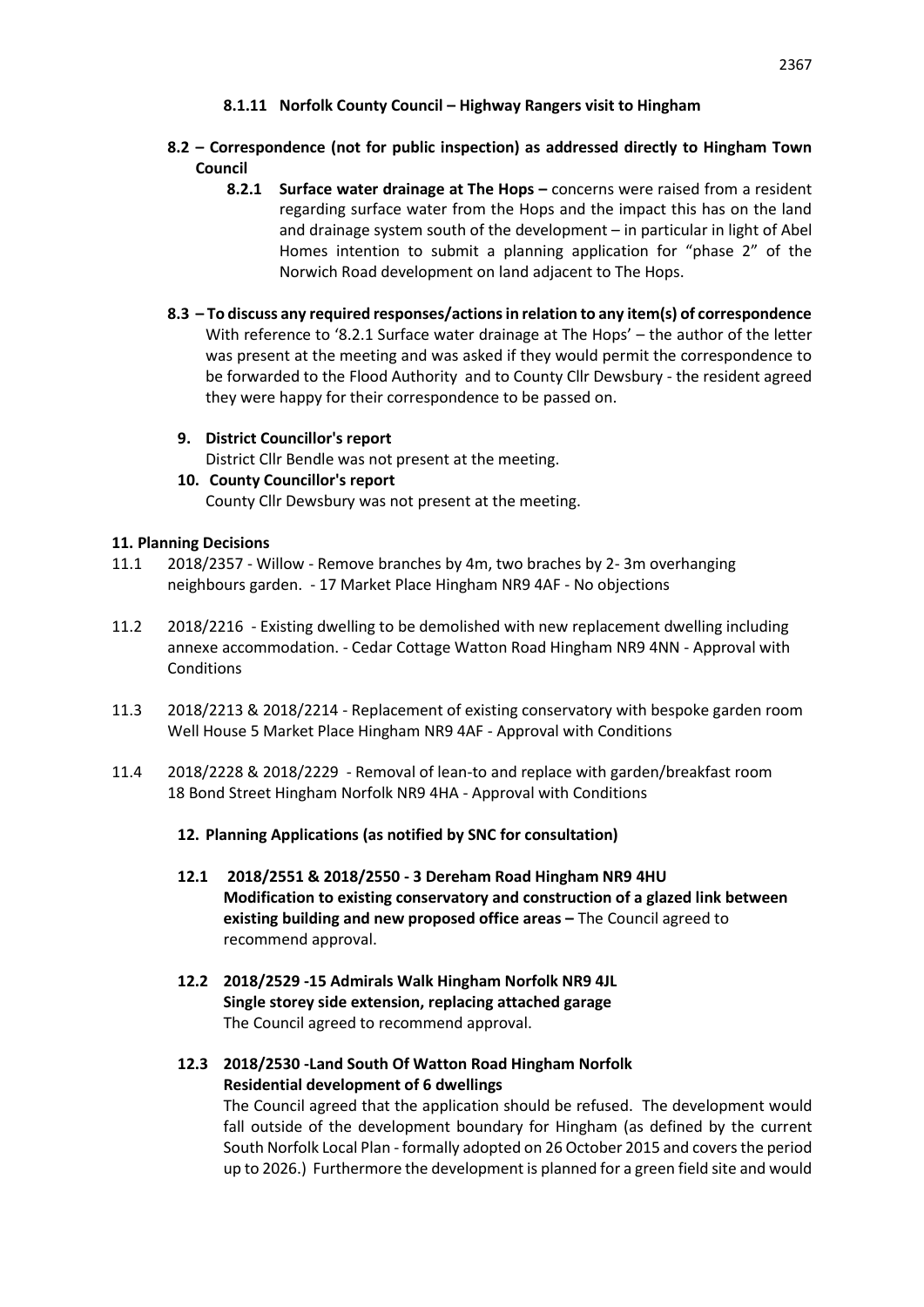appear to offer only executive type homes - and nothing in respect of "affordable housing" for local needs.

- **12.4 2018/2513 Lyngwhite Cottage Attleborough Road Hingham NR9 4NH Erection of new garage and shed -** The Council agreed to recommend approval.
- **12.5 2018/2361 -35 Hardingham Street Hingham Norfolk NR9 4JB Two storey rear extension and internal alterations to garage to re-locate kitchen – and oil tank.** The Council agreed to recommend approval.
- **12.6 2018/2592 4 Folly Lane Hingham Norfolk NR9 4JE Proposed side and rear extension to replace large workshop** The Council agreed to recommend approval.
	- *13. (other planning applications where the Town Council is not a consultee – for information only) none*
	- **14. Licensing Application –**

**Premises Licence Application (New) for Hingham Rectory Bowls Club, The Fairland, Hingham, Norfolk, NR9 4HN. –** The application was withdrawn prior to the meeting.

#### **15. To receive an update on/discuss the transfer of the public toilets**

Following the previous Town Council meeting of 06 November -SNC was again asked to consider reducing the proposed overage period of 79 years, (to 30 years as suggested by Hingham Town Council). Being that under the Local Government Act 1792 (s123 &128 and General Disposal Consent (England) 2003) the legislation allows a local authority to dispose of land for less than best consideration if it considers the disposal will help it to secure the promotion or improvement of the economic, social or environmental wellbeing of its area and the extent of the undervalue is no more than £2m.

**The Head of Environmental Services, replied as such:** *"As you know the Town Council agreed the heads of terms and inherent to our transfer has been the 79 year overage period which has been offered to other TPCs involved in accepting the freehold of the buildings. Whilst we can recognise the points the TC make you will recall that initially this Council offered a lease but we then reverted this to a freehold which we recognised would be more beneficial to the TC. By passing the freehold to the TC we feel that the 79 year overage period still secures the promotion or improvement of the economic, social or environmental wellbeing of the area as the TC can make a decision on the future use of the toilets after 10 years.* 

*Given the above we would ask that the TC are able to make a decision based on the existing proposed transfer document and overage period.*

*……The drains were inspected at the time of the refurbishment and nothing was highlighted, although the company did point out that there was minor root ingress, but this did not pose a problem. The drain company cut all this back. I understand that Helen also met you on site with the neighbour to discuss the trees and the roots.*

*As regards the delays you mention we accept and are disappointed that our solicitor's absence was not reported to us and therefore were, unfortunately aware of it.*

We hope that the matters can now be resolved speedily but please come back to me if *you have further questions. "*

The Council agreed to request a copy of the drainage survey and asked the Clerk to be persistent in the request to have the overage period reduced to 30 years.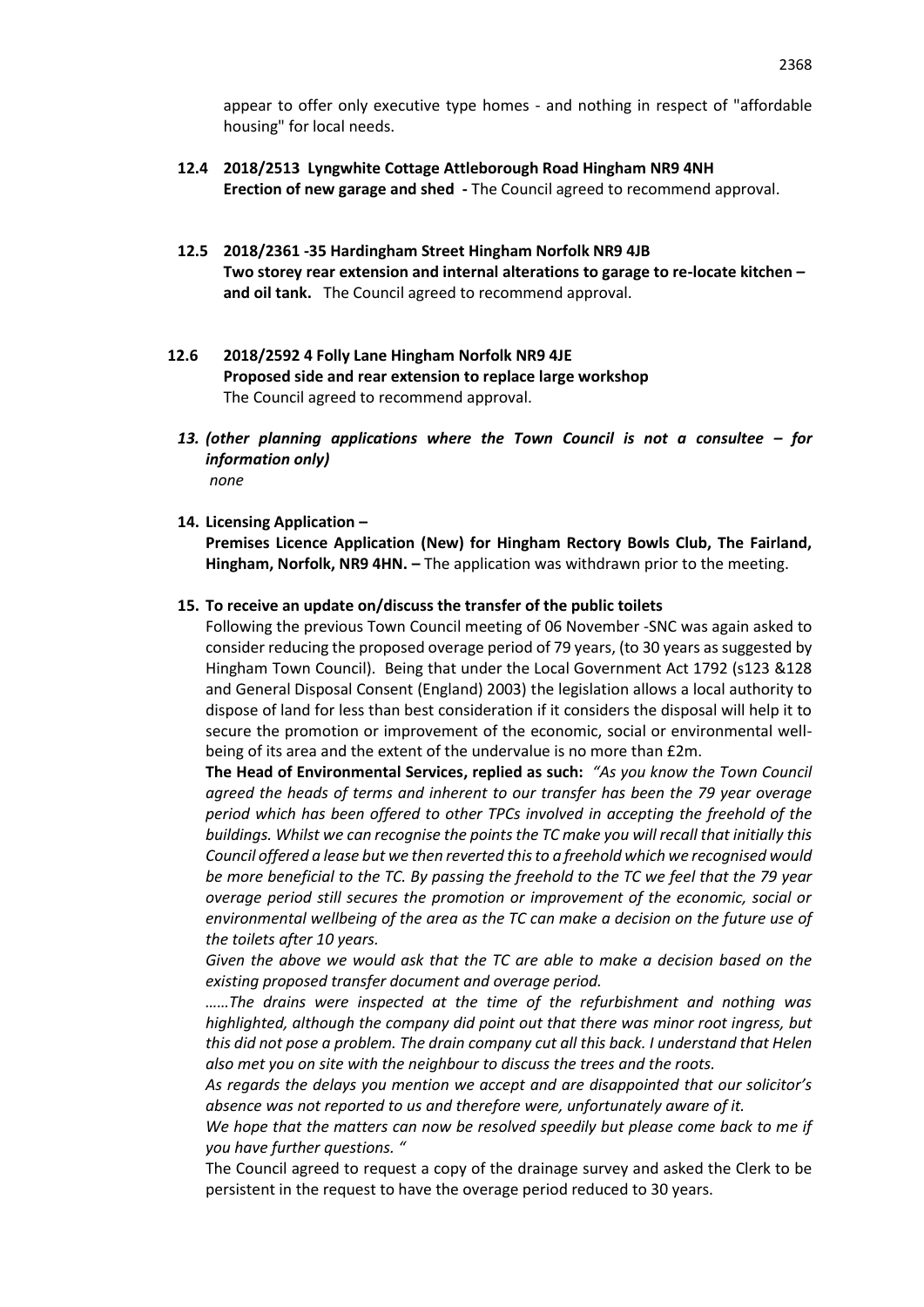# **16. To receive and discuss information provided by Nick Tupper (Norfolk County Council), regarding Parish Partnership Scheme/Fairland crossroads and the Norwich Road bus stop**

Nick Tupper, Assistant Director - Highways and Waste Norfolk County Council had advised that the Town Council could apply for parish partnership funding on a 50/50 basis for an improvement scheme feasibility study for the Fairland crossroads, which would include ground surveys and a new traffic count, he also advised that there would still need to be a separate investigation of the land acquisition if a feasible scheme is identified, but to be very cautious about the land issues, as that will be outside of NCC control and it shouldn't be underestimated, the challenges of securing more space for a highway improvements. The Clerk advised that she had spoken with the highway engineer (after emailing Mr Tupper to ask if a commitment could be made to allow the Town Council to apply for funding for such a project in December 2019, should the Council wish to do so), the engineer confirmed that an application could be made in December 2019, and that the cost of undertaking any improvements to the junction was likely to cost in excess of £100,000. There was no guarantee that Norfolk County Council would fund such a project, especially as they had recently implemented the reduced speed limit through the Fairland and there has not been sufficient time to assess whether that has had an impact on reducing the number of accidents at the junction.

The Clerk advised the Council that the cost to the Town Council of the study alone would be £5000. This would be non-refundable and therefore the Council should consider the further implications of spending this money on a study – the Council should consider their preparedness to invest up to the whole cost of implementing any highway improvements to the junction.

It was agreed to monitor the junction for accidents and further look into the cost of any study to see of costs could be reduced (for example – if the Town Council could undertake traffic counts) and to re assess the idea in 2019.

Regarding the bus stop and pedestrian refuge on the B1108, Nick Tupper advised that he would respond to the police to say that NCC will look at moving the bus stop with the intention to re-locate it towards the fire station, on the basis that this will best serve the safety of those using both the bus services and the refuge crossing.

Cllr Shingfield gave his apologies for the rest of the meeting and left the meeting at this point.

# **17. To receive a report and discuss the Chairman and Clerk's visit to the Attleborough Archive Centre – (with regard to the proposal from the Hingham History Centre for a purpose built archive building)**

The Chairman and Clerk visited the Attleborough Archive centre on 14th November. They reported back on the layout of the centre (heating, lighting, shelving, facilities), staffing arrangements (the centre being manned by volunteers, chiefly one who has worked as an archivist for many years), the financial set up (being that the centre's on going costs are funded by Attleborough Town Council) and the archiving of material (everything being filed, referenced and cross referenced).

The Town Council discussed whether the materials requiring archiving, needed to be stored in such a protective manner (temperature controlled and packed in acid free archive tissue) as much of the material (approximately 80%) is photocopies of documents held at the Norwich Records Office, although there are some parchment documents and photographs, which are not currently being stored in a specialist environment. It was suggested that only a small temperature controlled area could be provided for special documents, within a building offering dry storage for all other material.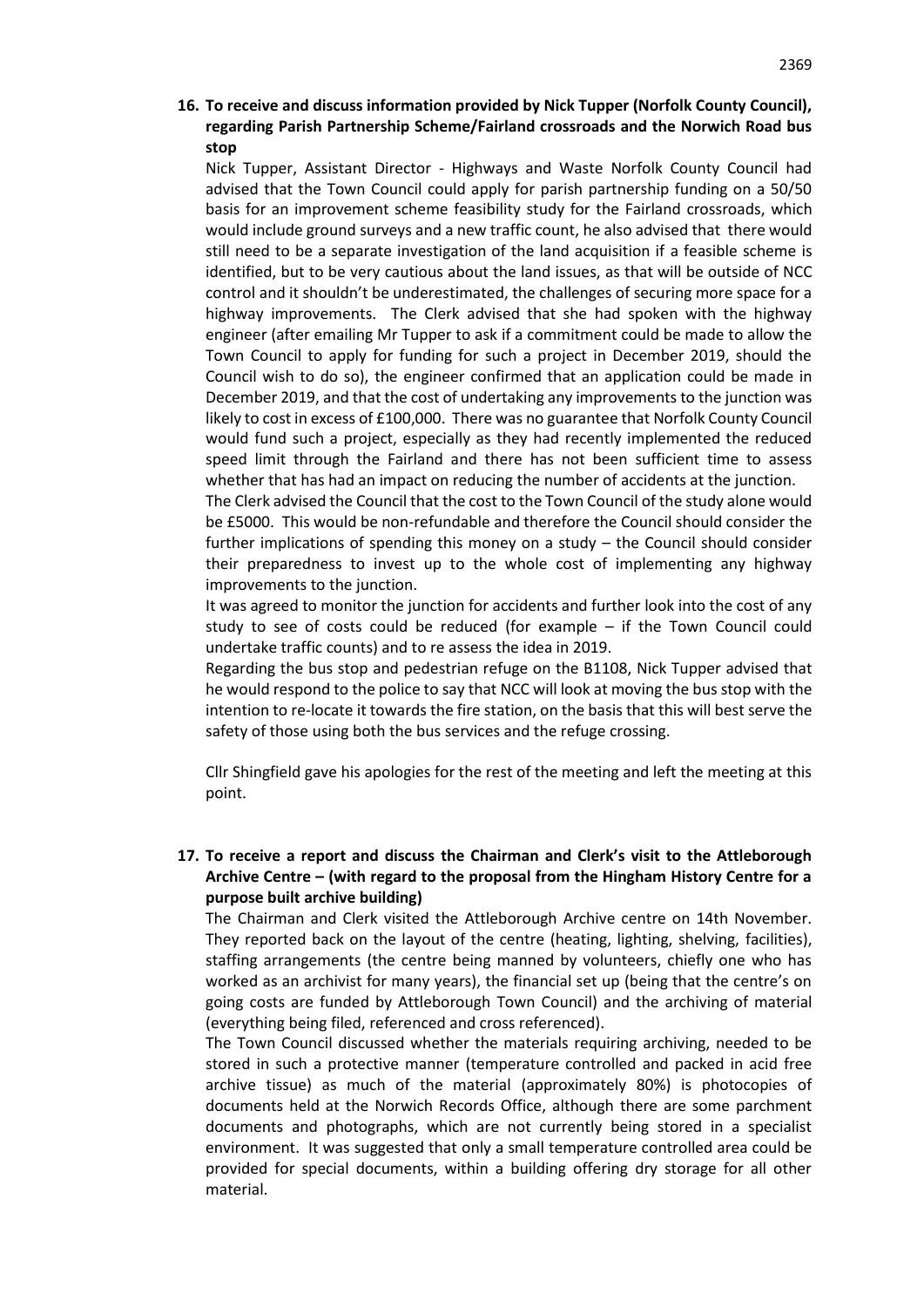Concerns were raised that much of the actual space within the Attleborough building is taken up with disabled toilet and kitchen facilities, it was questioned if this would be necessary if such a building was to be built by the Lincoln Hall (as suggested) which already had toilet and kitchen facilities, (although there is as yet no agreement with any party as to where such a building would be situated).

The prime concerns following the meeting was the longevity of a project to provide a building. There would need to be a plan for the long term use of the building (would it be open to the public, or just a storage facility), the responsibility for staffing it (for the initial archiving and staffing it if it is to be open to the public and long term succession planning for if/when the "History Centre" group should fold), the ongoing costs of running, maintaining and insuring such a building, and the longevity of the building itself.

It was agreed to pass these concerns to the History Centre group for their consideration for a long term plan.

### **18. To discuss the Greater Norwich Local Plan Consultation, (29 October 2018 – 14 December 2018) and agree any response to be made from the Town Council**

It was agreed to submit representation as the Council consider that the location (off Hardingham Road) for proposed development (as submitted in during the previous GNLP consultation) is unsuitable. Being located off a narrow road (with bends and poor visibility) which the infrastructure would not be suitable to sustain the additional traffic created by a development, in particular one of the proposed size (residential development for up to 96 dwellings). The road would also not be suitable to sustain the nature of the traffic during development/building. The additional traffic also would give rise to road safety concerns, being in close proximity to the primary school and doctor's surgery, an area already congested during school drop off and pick up times.

### **19. To receive an update/discuss the Tally Alley light**

Cllr Dore had submitted the following report following her meeting with an engineer from UK Power Networks on 13<sup>th</sup> November.

The Engineer was puzzled as there is cable visible going from the light into the wall on the East of the property, yet the late owner of the property had been positive that the light was not connected to her domestic power supply. He said that if it was proved that the light was connected to a supply within the property then it would be outside the scope of UK power Networks.

However there is also a metal pipe from the ground going into the wall on the South/East corner of the property which could house a power supply. If this is the case the power cable probably goes from the pipe and up the wall but underneath the rendering on the property.

There is no supply box visible, which would allow the maintenance contractor to switch off the power. The inside of the lantern is clean and the bulb looks as if it has been replaced fairly recently.

A new power cable had been laid recently from the Market Place to the substation to the West of the property, so it's possible the connection to the light was inadvertently cut at that time.

He said he would have to discuss the problem with his manager and thought it would be necessary to excavate the area of land on the corner of the property and would need to contact the owner/s of the property. He took the details of the Estate Agent selling the property.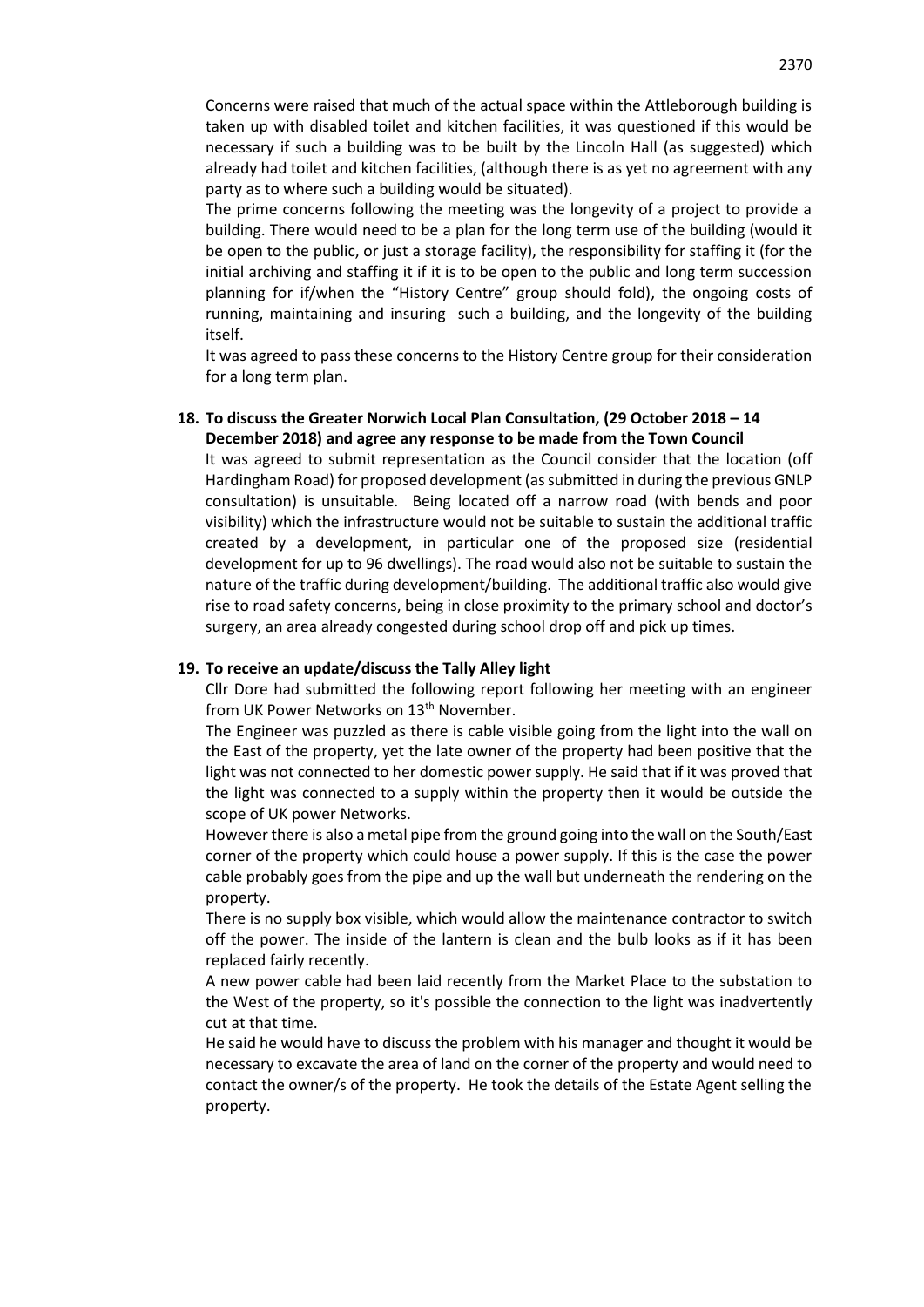**20. A reminder of the next Town Council meeting on Wednesday 02 January 2019 (venue to be confirmed) – being the precept setting meeting – and confirm Councillor intended attendance.**

Noted – Cllrs present were reminded of the importance of this meeting going ahead due to the timescale required by SNC for setting the precept.

### **FINANCE**

**21. To consider the request for funding/grant as made by the Lincoln Social Centre Committee**

The Lincoln Social Centre had requested a grant to purchase some additional chairs for the Lincoln Hall to enable the hall to be used for larger seated events (following the success of the comedy evening). The Committee wished to purchase 20 chairs at a cost of £60 each.

The Council agreed to award a grant to cover this cost  $-$  to the amount of £1200.

### **22. Proposal to purchase a new laptop and Office software for the Clerk**

The Clerk advised that the laptop charging point was now getting intermittent, with the battery life being very short lived. The laptop gets very hot at times and the fan comes on regularly which then makes the laptop freeze and go very slowly. The laptop was purchased around December 2014 for the post of Cemetery Officer – (a post intended to be 10 hours a month) at a cost of approximately £230.

It was agreed that a new laptop and Office software should be purchased.

**23. To receive (and discuss) the draft minutes of the meeting of the Finance Committee, 20 November 2018**

A copy of the draft minutes was circulated to all Cllrs prior to the meeting (see Appendix B). The minutes will be approved and signed at the next Finance Committee meeting. No points were raised regarding the draft minutes.

**24. To receive a copy of/and make comment on the proposed draft budget for 2019/20 as produced by the Finance Committee.**

A copy of the proposed draft budget was circulated to all Cllrs prior to the meeting. The Chairman explained that at the Finance Committee meeting the budget figures were discussed item by item. The Cllrs were asked to consider the budget and bring forward any suggestions or comments to the January meeting.

**25. Proposal to invite tenders for an internal auditor for (2018/19) financial year-end audit**  Agreed.

| cheque no |                                         |  | <b>ACCOUNTS FOR PAYMENT 04 December 2018</b> |                                           | VAT     |
|-----------|-----------------------------------------|--|----------------------------------------------|-------------------------------------------|---------|
|           | <b>TOTAL</b><br><b>DETAILS</b><br>PAYEE |  |                                              |                                           |         |
| 103883 £  | 751.52                                  |  | <b>D RAMM</b>                                |                                           |         |
|           |                                         |  |                                              | 734.49 wages (4w)                         |         |
|           |                                         |  |                                              | binbags (6.53)                            | £1.09   |
|           |                                         |  |                                              | cleaning products (10.50)                 | £1.75   |
| 103884 £  | 1,189.40                                |  | A DOE                                        | WAGES (1147.96)                           |         |
|           |                                         |  |                                              | XMAS DEC PAPER/LAMINATING POUCHES (41.44) | £6.91   |
| 103885 £  | 626.48                                  |  | <b>EON</b>                                   | <b>STREET LIGHT ENERGY</b>                | 104.41  |
| 103886 £  | 294.19                                  |  | K AND M LIGHTING SERVICES LTD                | MAINTENANCE CONTRACT                      | 49.03   |
| 103887 £  | 30.00                                   |  | HINGHAM RECTORY BOWLS CLUB                   | HIRE OF BUIDING                           |         |
| 103888 £  | 2,909.34                                |  | <b>TTSR LTD</b>                              | <b>GRASS CUTTING</b>                      | 484.89  |
| 103889 £  | 156.00                                  |  | <b>SLCC</b>                                  | <b>MEMBERSHIP</b>                         |         |
| 103890 £  | 115.31                                  |  | <b>XEROX FINANCE</b>                         | PRINTER RENTAL                            | 18.49   |
|           |                                         |  |                                              |                                           |         |
|           |                                         |  |                                              |                                           |         |
|           |                                         |  |                                              |                                           |         |
|           |                                         |  |                                              |                                           |         |
|           |                                         |  |                                              |                                           |         |
|           | £6,072.24                               |  | <b>TOTAL</b>                                 | <b>TOTAL VAT</b>                          | £666.57 |
|           |                                         |  |                                              |                                           |         |

#### **26. Accounts for Payment**

The accounts for payment were agreed and the cheques signed.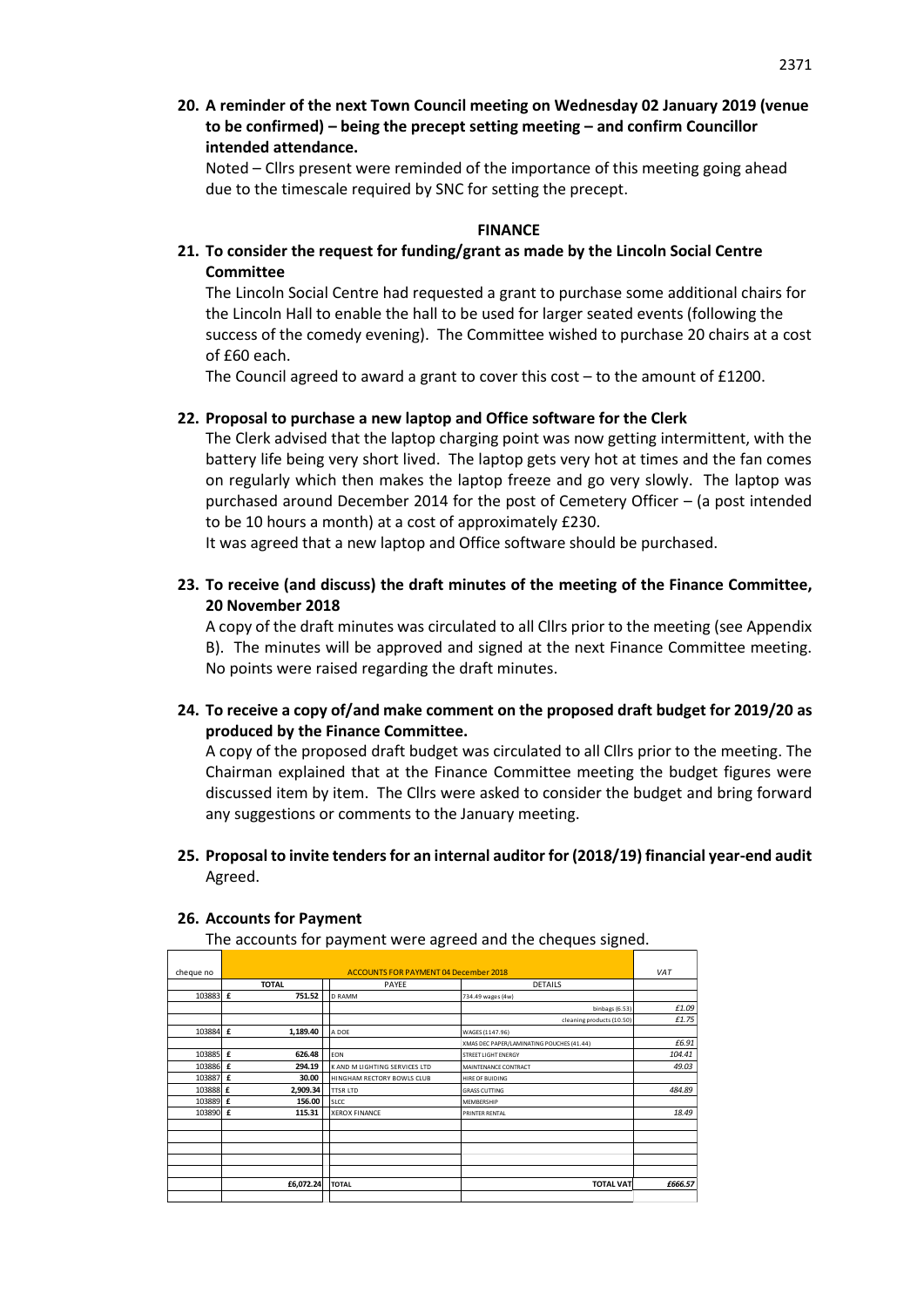**27. 'Exclusion of the Press and Public under the Public Bodies (Admission to Meetings) Act 1960 to discuss the following matters:'** 

It was agreed to ask the public to leave the room for agenda item 28, being that the agenda item is commercially sensitive. The public left the room

# **28. To consider any quotations received for the resurfacing of the access driveway to the Lincoln Hall/Library/Bowls club car park**

One quotation had been received. The Council discussed the options and agreed that the resurfacing work should be undertaken to adjoin the existing disability parking bay and path at the Lincoln Hall, permission form the Lincoln Social Centre Committee will be sought. The quotation included replacing the upright slabs around the rose garden and kerbing and edging work. The estimated cost of the whole project will be in the region of £24,600.

The Council agreed to accept this quotation.

The meeting ended at 9.20pm –

Signed……………………………………………………………………… Chairman 02 January 2019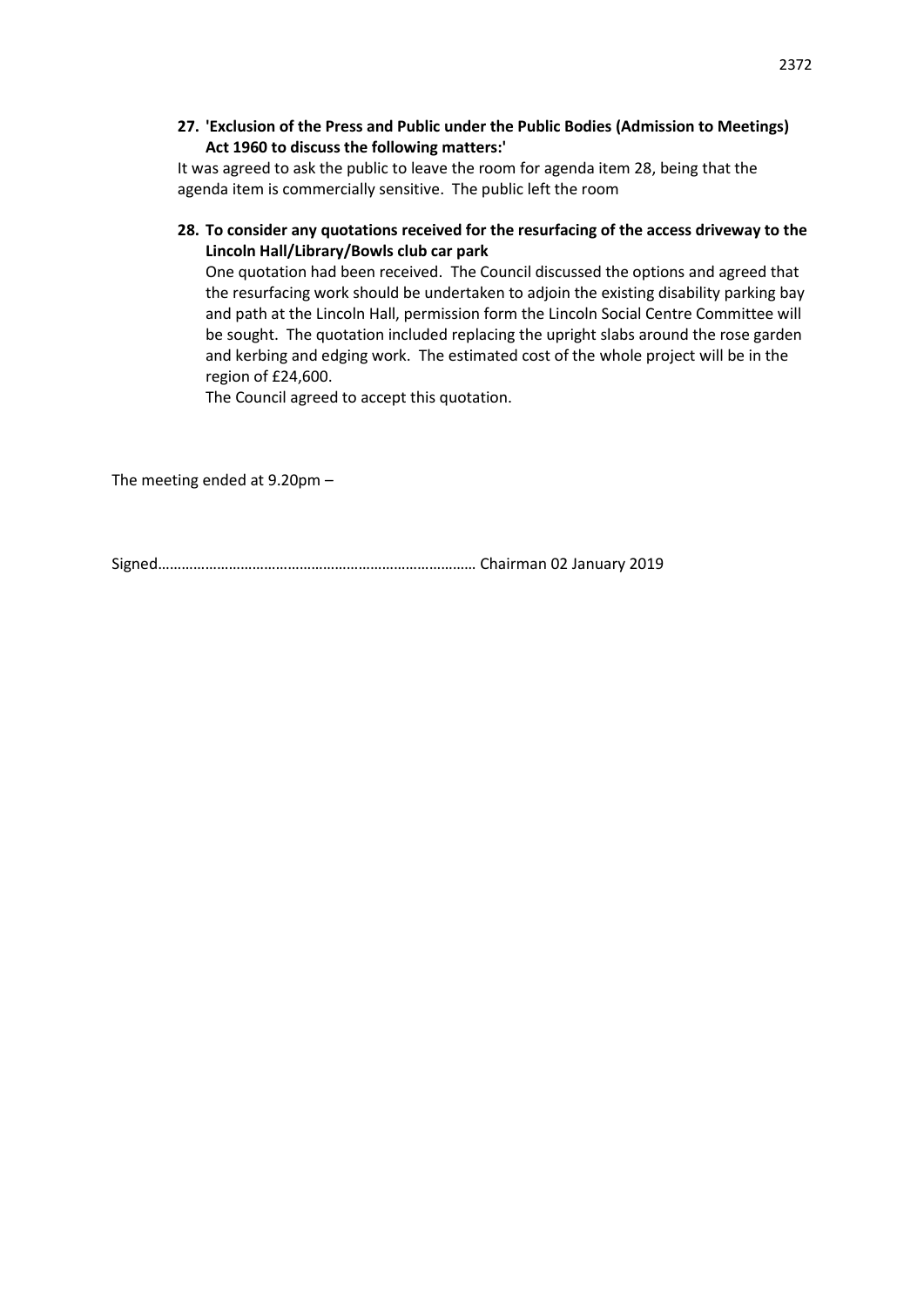**APPENDIX A**

# **Clerks Report for 04 December 2018**

| <b>MIN</b> | Update                                                                                                                                                                                                                                                                                                                                                                                                                                                                  |  |  |  |  |  |  |
|------------|-------------------------------------------------------------------------------------------------------------------------------------------------------------------------------------------------------------------------------------------------------------------------------------------------------------------------------------------------------------------------------------------------------------------------------------------------------------------------|--|--|--|--|--|--|
|            | Matters Arising From the minutes of the meeting on 06 November 2018                                                                                                                                                                                                                                                                                                                                                                                                     |  |  |  |  |  |  |
| <b>MIN</b> | 8.2.2 School Bus Stop/Market Place – a parent had received confirmation from the bus company that the<br>school bus pick up point in the Market Place would be reinstated – information shared by the parent on<br>social media.                                                                                                                                                                                                                                        |  |  |  |  |  |  |
|            | 16 Meeting with NCC Highways and Councillors regarding a resident's concerns ref: B1108 to be arranged.                                                                                                                                                                                                                                                                                                                                                                 |  |  |  |  |  |  |
|            | 19 Town Council use of the Lincoln Hall room - The booking clerk had advised that the current use of the<br>room was acceptable. The Lincoln Hall minutes show that the agreement was for the use of filing and<br>council business, although the Town Council Chairman and Clerk recall the verbal agreement at the time<br>was for storage and Town Council purposes, due to the need for a storage space of items other than files.                                  |  |  |  |  |  |  |
| 27         | Refurbishment of the Skate Park - the Clerk to liaise with the chosen contractor regarding a start date.                                                                                                                                                                                                                                                                                                                                                                |  |  |  |  |  |  |
|            | 29 Insurance Claim against the Council – the information has been forwarded to the insurance company who<br>are investigating                                                                                                                                                                                                                                                                                                                                           |  |  |  |  |  |  |
|            | <b>Other Updates</b>                                                                                                                                                                                                                                                                                                                                                                                                                                                    |  |  |  |  |  |  |
|            | Tenders for the grass cutting have been sought through November (for later consideration - possibly<br>January)                                                                                                                                                                                                                                                                                                                                                         |  |  |  |  |  |  |
|            | Outstanding work from the last round of tree works - A copy of the relevant pages of the tree survey needs<br>to be forwarded to the contractor who undertook the tree work (as per their request) so they can compare<br>with the schedule of work they undertook - this has been chased and has been passed to the department<br>manager<br>The application for the work to reduce the Churchyard Lime tree to be made to SNC - (Church permission<br>also required). |  |  |  |  |  |  |
|            | The Christmas tree is now installed in the Market Place - and decorated - Thank you to everyone who has<br>helped!!                                                                                                                                                                                                                                                                                                                                                     |  |  |  |  |  |  |
|            | Re-siting of the Town Council notice board - a suitable place is to be found in the Market Place and an<br>assessment to be made on the usability of the existing notice board if it is possible for it to be moved.                                                                                                                                                                                                                                                    |  |  |  |  |  |  |
|            | Church Wall - Church Street- Contact has been made with an individual who may be able to undertake this<br>work, a site meeting took place on 08.10.18. A quotation will be provided but the work will need to be<br>carried out in warmer weather - the builder has emailed the Clerk to advise that he will contact her to<br>"discuss bricks".                                                                                                                       |  |  |  |  |  |  |
|            | The new lighting columns have been installed - the supply transfer date is awaited from UK Power Networks<br>- The lanterns will be installed and columns painted black just prior to/ at the time of the supply being<br>switched to the new columns                                                                                                                                                                                                                   |  |  |  |  |  |  |
|            | 3x new larger capacity dog waste bins have been ordered - and received - will be installed ASAP                                                                                                                                                                                                                                                                                                                                                                         |  |  |  |  |  |  |

2373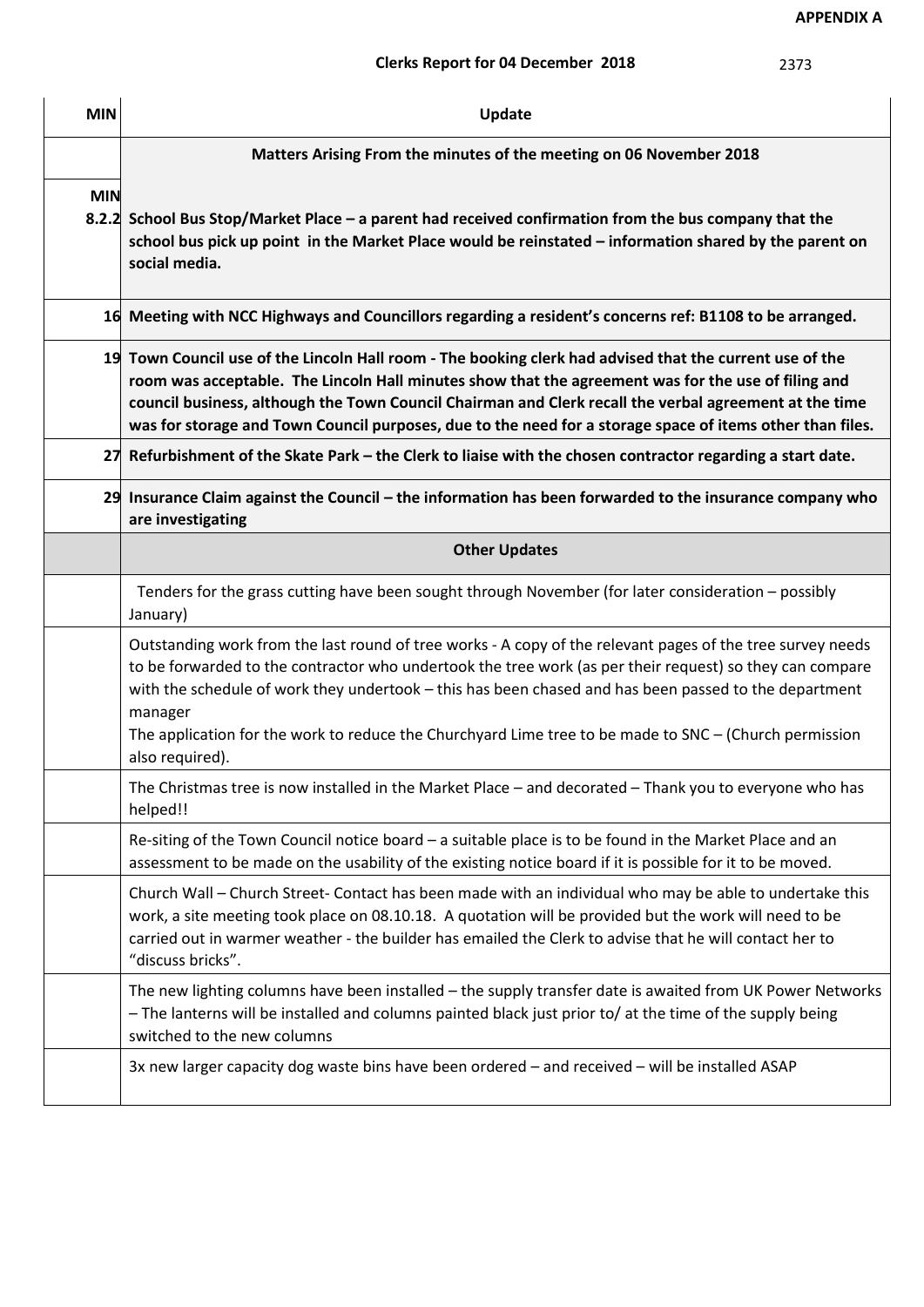| Dropped Kerbs – the white line work has been chased but no date has been given for the work – Cllr<br>Dore has chased this work - and has been advised that NCC will "attend as soon as practicable", this was<br>also discussed with the Highways engineer who will also chase the work. - this work STILL has not been<br>undertaken by NCC |
|-----------------------------------------------------------------------------------------------------------------------------------------------------------------------------------------------------------------------------------------------------------------------------------------------------------------------------------------------|
| The Street Lighting Contractor has been asked to provide a Quotation (several times) for the replacement of<br>the street light that was knocked down on Hardingham Road - this has been further chased but STILL<br>AWAITED                                                                                                                  |

# **OUTSTANDING ISSUES**

Moving the litter bin on the Market Place –

A meeting is to be arranged with an individual who may be able to undertake this work

Replacement oak trees to be sourced and priced

Discretionary policy regarding cemetery fees and investigation into the future provision of a cemetery to be completed by the working party

2 steel liners for the Market Place bins to be ordered – need to re measure the inside of the bin – (liners available at a reasonable price are a slightly different size to the existing ones (by mm's)

"Please do not park on the grass" signs to be priced/depending location of installation of bike racks

Commemorative Plaque for the Fairland Bus shelter – To be ordered.

Request for a clear Bus Shelter – Norwich Road – By Hops development – to be looked at when the development is complete -

Neighbourhood Plan – Councillors need to read through the information (website links) previously provided to enable a decision to be made at a later date

Churchyard/Cemetery -

The following permissions remain outstanding from the Archdeacon Straightening of the

- leaning memorial stone –

Fixing of the curved wall by the Attleborough Road entrance – awaiting contact from Rev. Reed

Report prepared 03/12/2018

| Crime Figures -https://www.police.uk/norfolk/D12/crime/ |   |
|---------------------------------------------------------|---|
| September 2018                                          |   |
| Recorded on or near -                                   |   |
| The Stalland Violence and sexual offences               | 1 |
| Springfield Way - Other Theft 1                         |   |
| Muir Drive - Violence and sexual offences               | 1 |
| Lincoln Avenue - Criminal damage and arson              | 5 |
| The Dell- Violence and sexual offences 1                |   |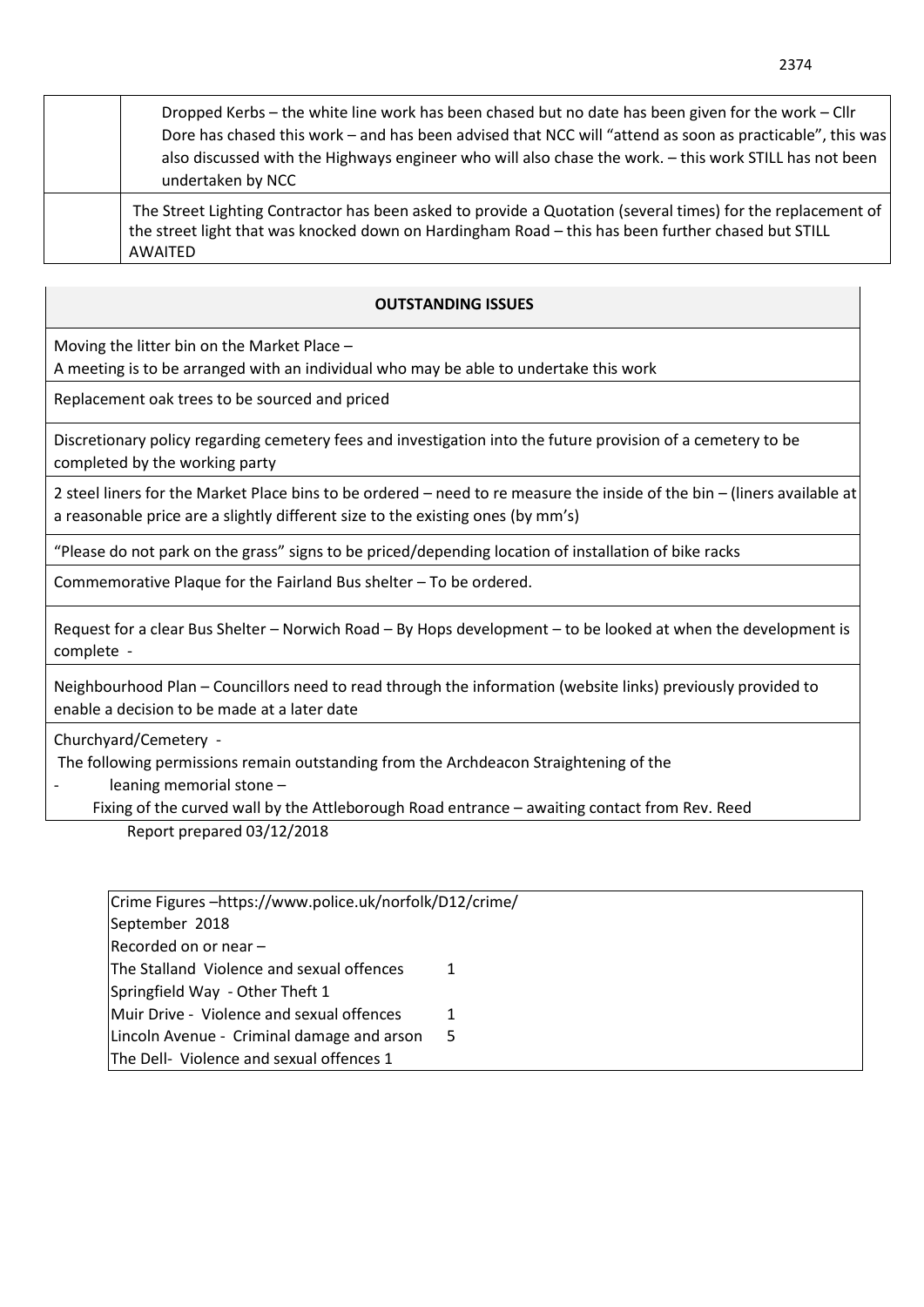### *DRAFT MINUTES OF THE HINGHAM TOWN COUNCIL FINANCE COMMITTEE MEETING HELD ON TUESDAY 20 NOVEMBER 2018.*

*PRESENT Cllr Eldridge (Chairman) Cllr Dore Cllr Riley Cllr Chan Clerk – Alison Doe*

### *No members of the public were present*

- *1. Apologies for absence were received from Cllr Bendle.*
- *2. Declarations of interests with regard to items on the agenda and to consider requests for dispensations. – None*

### *3. Public participation.*

*No members of the public were present. (n.b the cashbook and budget monitoring spreadsheets were made available for public inspection).*

*4. Accuracy of the Minutes of the Finance Committee meeting of 17 July 2018. The minutes of the meeting of the Finance Committee meeting of 17 July 2018 were agreed as correct and signed by the Chairman.*

### *5. Matters arising from the minutes of the meeting of 17 July 2018.*

*There were no matters arising from the minutes of the Finance Committee meeting of 17 July 2018.*

### *6. To undertake the Budget Monitoring (April-September 2018).*

*The Finance Committee considered the figures for payment and receipts April to September 2018. The Clerk confirmed that the payments to come from the contingency fund were the crushed asphalt for the access driveway to the Lincoln Hall and the initial fee for the solicitor acting on behalf of the Council regarding the transfer of the public toilets.* 

*The Clerk confirmed that she is to invoice South Norfolk Council for the toilet cleaning payment (April to September) and the Hingham Playing Field Association for the rent. It was also confirmed that the amount available in the capital budget is £12,170.49 and this is intended to cover the cost of the replacement street lighting (replacements for the 6 green columns).*

### *7. To undertake the preliminary budget setting for 2019/20*

*The Finance Committee considered the figures for money spent April – September 2018. The Clerk had produced an initial budget suggestion for 2019/20, outlining where the budget figures needed to be increased or could be decreased (on 2018/19 figures).*

*The Clerk suggested that the budget figure to cover the cost of stationary could be reduced (from £300-£200).*

*It was also suggested that the following budget figures would need to be increased (See Appendix A for figures):*

*Handyman's salary and Clerks salary – to cover changes in the pay scales as advised by NALC, and any incremental rises awarded to employees.*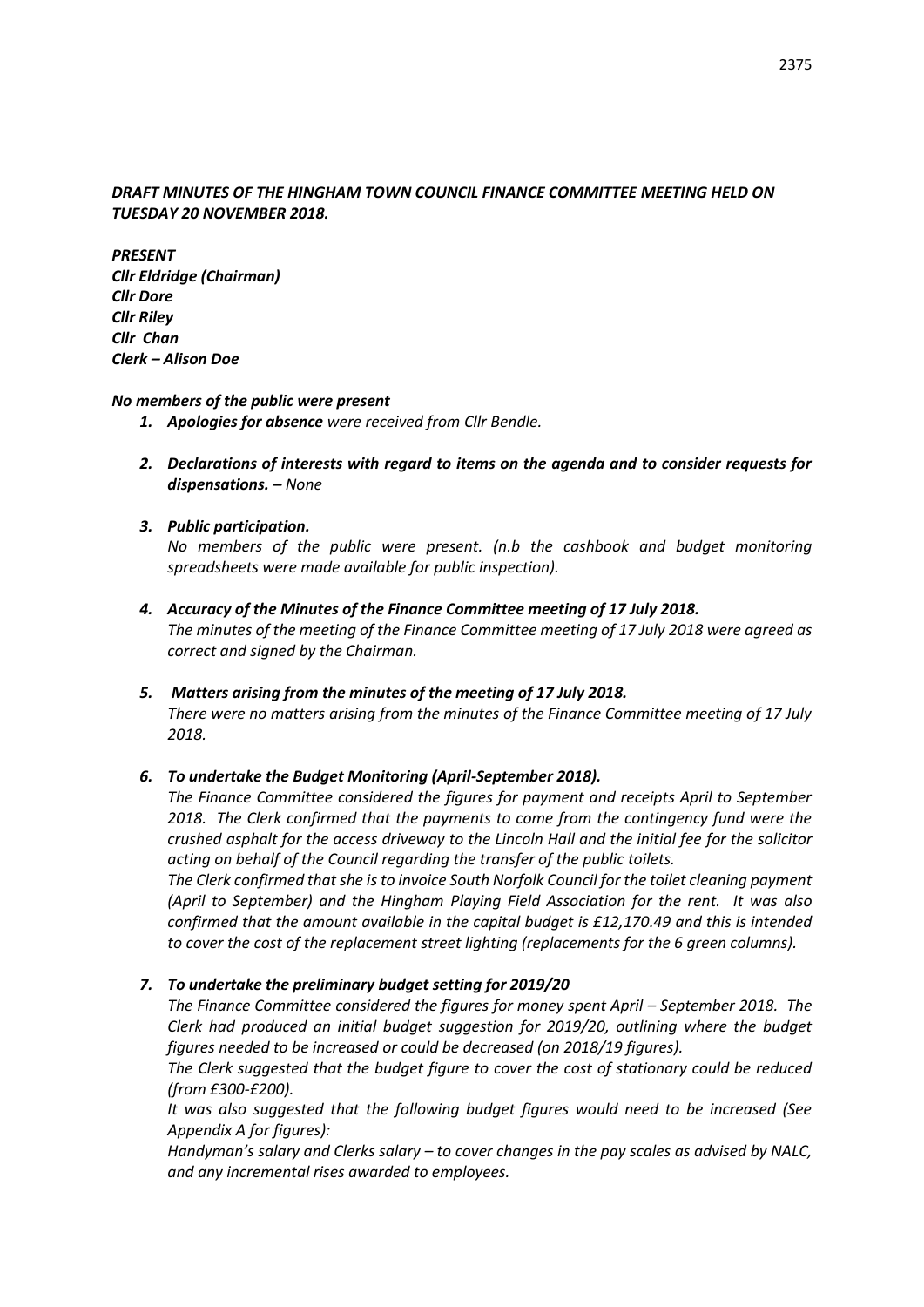*Employer's contributions for NI and Pension - to cover changes in rates payable and increases in wages.*

*Bus shelter – as maintenance work is required on the Market Place bus shelter. Website - as the hosting charge from NorfolkALC has increased. Chairman's Allowance – as notified by South Norfolk Council With regard to the figures for receipts – The Clerk suggested removing the figure for rent from* 

*the fair as they had not visited Hingham for some time – (not as yet in 2018/19). It was also confirmed by the Clerk that interest was being paid on amounts in 2 of the bank accounts therefore a figure was added to the expected receipts for 2019/20.*

*All of the suggested amendments were agreed by the Committee*

*The issue of the budget for the toilets was discussed – it was agreed to keep the toilets within the budget to ensure that expenditure of the commuted sum could be monitored and the need for raising additional money through the precept could be assessed, (when the transfer of the toilets is complete).*

# *8. To undertake the internal financial check.*

*A random sample of transactions were cross referenced – between the cashbook, paying in book, cheque book, minutes, receipt book and invoices. No errors were found.*

*The meeting ended at 9.20pm*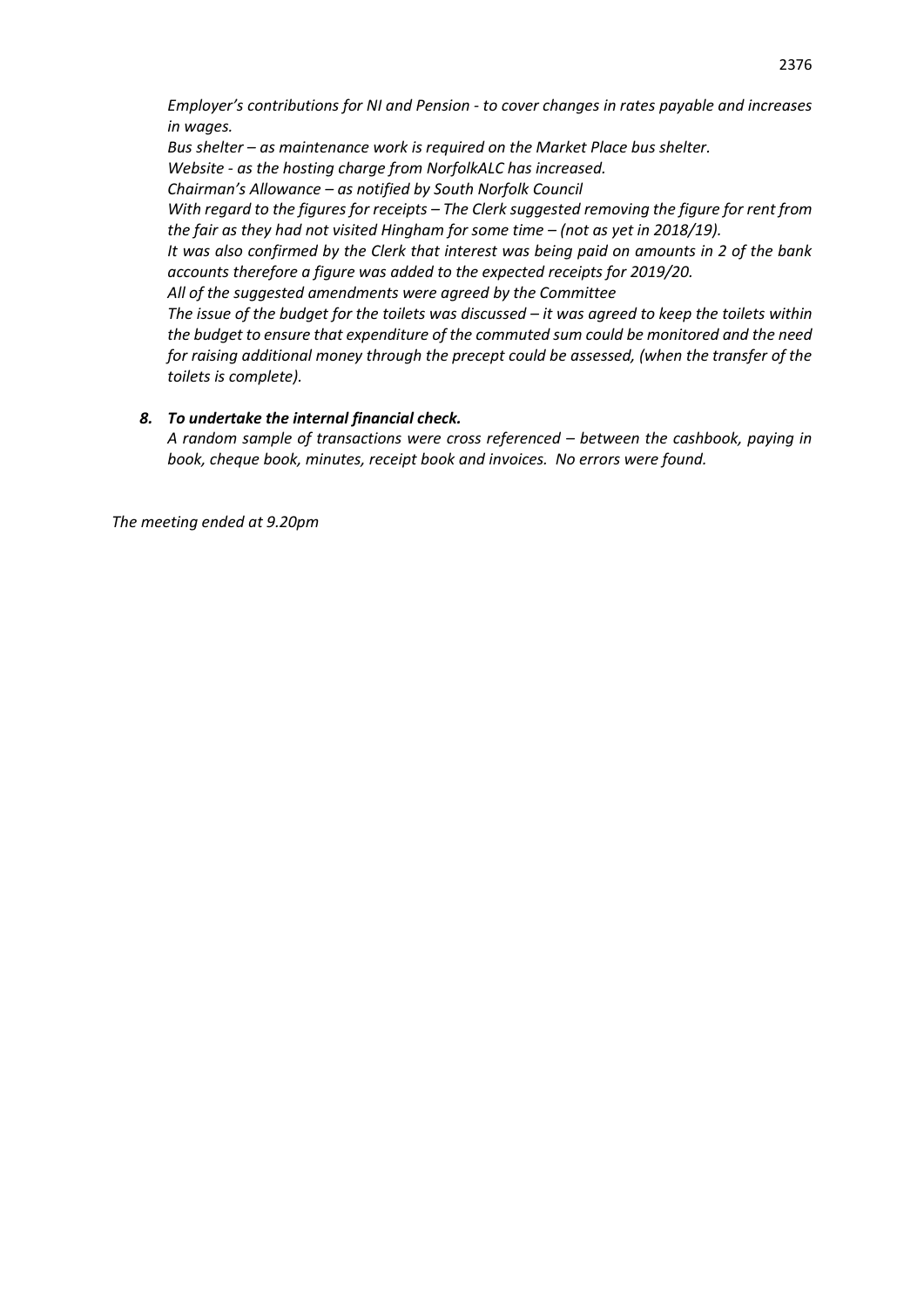# *DRAFT MINUTES OF THE HINGHAM TOWN COUNCIL FINANCE COMMITTEE MEETING HELD ON TUESDAY 20 NOVEMBER 2018.*

*APPENDIX A*

*Receipts - (and shown as a percentage against the budget) for Apr – Sep 2018 and suggested budget figures for 2019/20*

|                                     |                 | 2018/19 Budget as agreed 02 January 2018                   |            |                       |  |
|-------------------------------------|-----------------|------------------------------------------------------------|------------|-----------------------|--|
|                                     | % OF            |                                                            |            |                       |  |
|                                     | <b>BUDGET</b>   |                                                            |            |                       |  |
|                                     | <b>RECEIVED</b> |                                                            |            |                       |  |
|                                     | (APR-SEP        |                                                            |            |                       |  |
| <b>SUGGESTED BUDGET FOR 2019/20</b> | 2018)           |                                                            | budget     | APR-SEP 2018          |  |
|                                     |                 | General income not including CIL and EVENTS or VAT REFUNDS |            | <b>TOTAL RECEIVED</b> |  |
|                                     |                 | 100.00% Precept                                            | £61,000.00 | £61,000.00            |  |
|                                     |                 | 100.00% Government grant allocated by SNC                  | £1,008.00  | £1,008.00             |  |
| £100.00                             |                 | Interest                                                   | £0.00      | £163.04               |  |
| £3,500.00                           |                 | 94.86% Cemetery charges                                    | £3.500.00  | £3,320.00             |  |
| £100.00                             |                 | 0.00% HPFA rent                                            | £100.00    | £0.00                 |  |
| £0.00                               |                 | 0.00% Rent from Fair                                       | £40.00     | £0.00                 |  |
| £3,427.00                           |                 | 0.00% Fee from SNC for cleaning toilets figure             | £3,427.00  | £0.00                 |  |
| £3,619.29                           |                 | 0.00% Fee from NCC for grasscutting                        | £3,619.29  | £0.00                 |  |
|                                     |                 |                                                            |            |                       |  |
| £10,746.29                          | 90.09%          | <b>BUDGET TOTAL</b>                                        | £72,694.29 | £65,491.04            |  |
|                                     |                 |                                                            |            |                       |  |
|                                     |                 | other ad hoc income -                                      |            |                       |  |
|                                     |                 | CIL                                                        |            | £5.908.78             |  |
|                                     |                 | <b>NCC - COMMMUNTY CAR</b>                                 |            | £180.00               |  |
|                                     |                 | CBF INVESTMENT 132001129S                                  |            | £17.86                |  |
|                                     |                 | <b>EVENTS</b>                                              |            | £540.00               |  |
|                                     |                 | ABEL HOMES COMMUNTY FUND(REF HOPS ALE)                     |            | £500.00               |  |
|                                     |                 |                                                            |            |                       |  |
|                                     |                 | <b>OVERALL TOTAL RECEIVED</b>                              | £72,637.68 |                       |  |
|                                     |                 |                                                            |            |                       |  |

*Payments (and shown as a percentage against the budget) for Apr - Sep 2018 and suggested budget figures for 2019/20* 

| <b>SUGGESTED BUDGET FOR 2019/20</b> | <b>BUDGET</b><br>SPENT (APR-<br>SEP 2018) | General projected expenditure not including CIL, CAPITAL,<br><b>EVENTS or RESERVES</b> | APR-SEP    |            |         |              |
|-------------------------------------|-------------------------------------------|----------------------------------------------------------------------------------------|------------|------------|---------|--------------|
|                                     |                                           |                                                                                        |            | <b>NET</b> | VAT     | <b>TOTAL</b> |
| £5,000.00                           | 7.17%                                     | Contingency                                                                            | £5,000.00  | £358.33    | £21.67  | £380.00      |
|                                     |                                           | <b>Footway lighting</b>                                                                |            |            |         |              |
| £7,000.00                           | 43.53% Energy                             |                                                                                        | £7,000.00  | £3,047.15  | £609.43 | £3,656.58    |
| £4,000.00                           |                                           | 36.77% Maintenance                                                                     | £4,000.00  | £1,470.96  | £294.18 | £1,765.14    |
| £1,000.00                           |                                           | 25.00% Repairs                                                                         | £1,000.00  | £250.00    | £50.00  | £300.00      |
| £3,000.00                           | 0.00%                                     | Replacements                                                                           | £3,000.00  | £0.00      |         | £0.00        |
|                                     |                                           |                                                                                        |            |            |         |              |
|                                     | 31.79%                                    | <b>TOTAL</b>                                                                           | £15,000.00 | £4,768.11  | £953.61 | £5,721.72    |
|                                     |                                           | <b>Open spaces</b>                                                                     |            |            |         |              |
| £7,500.00                           | 48.26%                                    | <b>Handyman salary</b>                                                                 | £7,000.00  | £3,377.92  |         | £3,377.92    |
| £11,000.00                          | 22.04%                                    | Grasscutting                                                                           | £11,000.00 | £2,424.45  | £484.89 | £2,909.34    |
| £4,000.00                           | 8.63%                                     | Trees, ditches                                                                         | £4,000.00  | £345.00    | £69.00  | £414.00      |
| £100.00                             | 42.39%                                    | Maintenance/equipment                                                                  | £100.00    | £42.39     | £7.54   | £49.93       |
| £500.00                             | 0.00%                                     | Church Yard repairs/Maintenance                                                        | £500.00    | £0.00      |         | £0.00        |
| £300.00                             | 0.00%                                     | Cemetery refurbishment                                                                 | £300.00    | £0.00      |         | £0.00        |
| £1.000.00                           | 0.00%                                     | Cemetery / memorial repairs                                                            | £1,000.00  | £0.00      |         | £0.00        |
| £100.00                             | 66.50%                                    | Skatepark                                                                              | £100.00    | £66.50     | £13.30  | £79.80       |
| £60.00                              | 0.00%                                     | <b>Church Lights</b>                                                                   | £60.00     | £0.00      |         | £0.00        |
| £200.00                             | 0.00%                                     | signs                                                                                  | £200.00    | £0.00      |         | £0.00        |
|                                     | 25.79%                                    | <b>TOTAL</b>                                                                           | £24,260.00 | £6,256.26  | £574.73 | £6,830.99    |
|                                     |                                           | <b>Amenities</b>                                                                       |            |            |         |              |
| £500.00                             |                                           | 0.00% Church clock repairs, maintenance                                                | £500.00    | £0.00      |         | £0.00        |
| £2,000.00                           |                                           | 0.00% Bus shelters                                                                     | £500.00    | £0.00      |         | £0.00        |
| £2,500.00                           | 0.00%                                     | Community car scheme                                                                   | £2,500.00  | £0.00      |         | £0.00        |
| £300.00                             | 0.00%                                     | Christmas tree, lights                                                                 | £300.00    | £0.00      |         | £0.00        |
| £0.00                               |                                           | Town sign                                                                              | £0.00      | £0.00      |         | £0.00        |
| £569.00                             | 60.18%                                    | Toilet cleaning products/holiday cover                                                 | £655.00    | £394.18    | £46.82  | £441.00      |
| £2,858.00                           | 51.12%                                    | <b>Toilet cleaning salary</b>                                                          | £2,775.00  | £1,418.62  |         | £1,418.62    |
| £140.00                             | 34.44%                                    | Rates, cemetery, water inc fairland                                                    | £140.00    | £48.21     |         | £48.21       |
| £600.00                             | 0.00%                                     | Dog bin emptying                                                                       | £600.00    | £0.00      |         | £0.00        |
| £200.00                             | 125.93%                                   | replacement bins (dog/litter/grit)                                                     | £200.00    | £251.85    | £50.37  | £302.22      |
|                                     |                                           |                                                                                        |            |            |         |              |
|                                     | 25.86%                                    | <b>TOTAL</b>                                                                           | £8,170.00  | £2.112.86  | £97.19  | £2,210.05    |